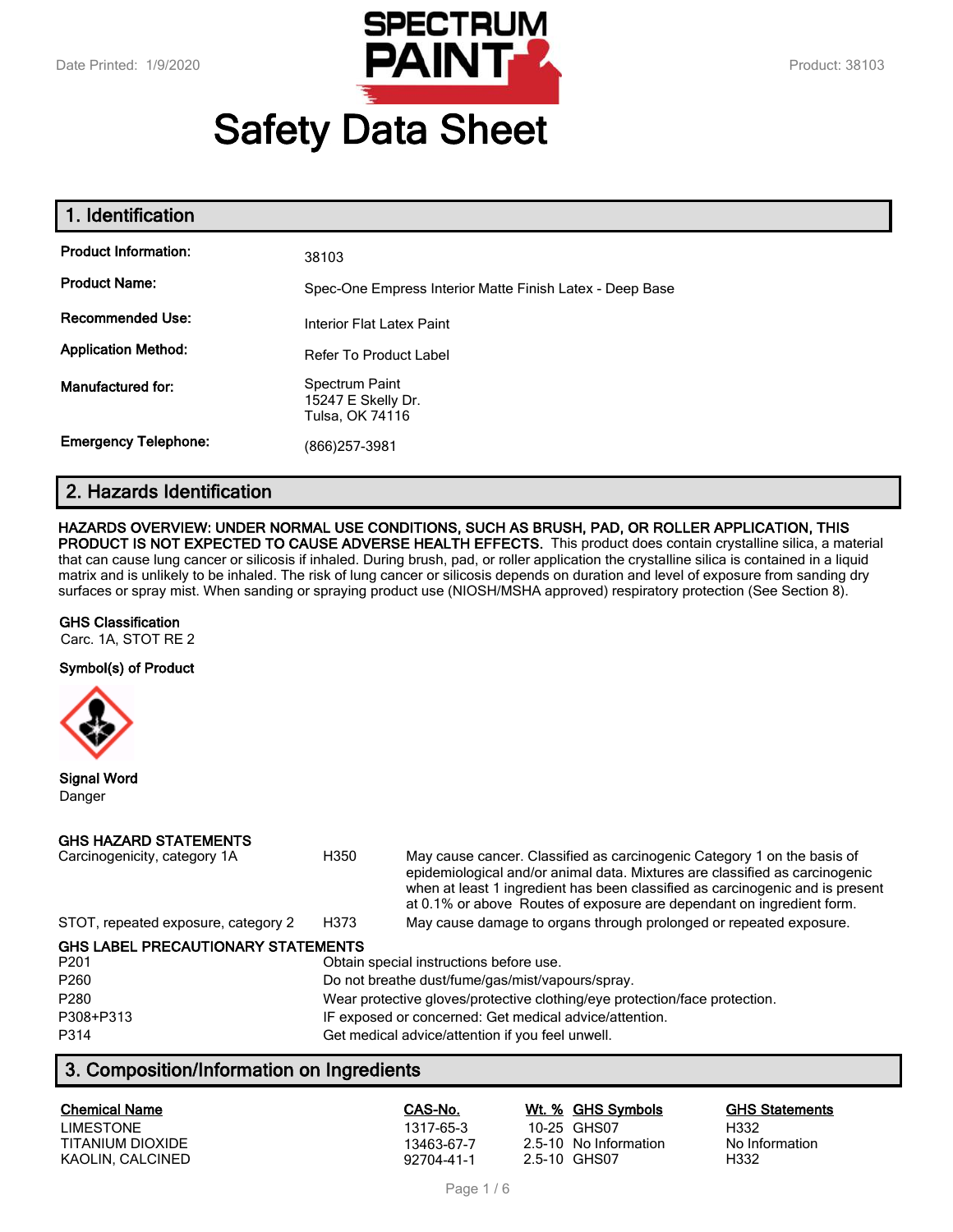| LUBRICATING OILS (petroleum), C15-30, | 72623-86-0 | 0.1-1.0 No Information | No Information |
|---------------------------------------|------------|------------------------|----------------|
| hydrotreated neutral oil-based        |            |                        |                |
| AMMONIUM HYDROXIDE                    | 1336-21-6  | 0.1-1.0 GHS05-GHS07    | H302-314-335   |
| LUBRICATING OILS (petroleum) C20-50,  | 72623-87-1 | 0.1-1.0 No Information | No Information |
| hydrotreated neutral oil-based        |            |                        |                |
| CRYSTALLINE SILICA                    | 14808-60-7 | 0.1-1.0 GHS07-GHS08    | H332-350-373   |
|                                       |            |                        |                |

The text for GHS Hazard Statements shown above (if any) is given in the "Other information" Section.

# **4. First-aid Measures**



**FIRST AID - INHALATION:** Remove person to fresh air. If signs/symptoms continue, get medical attention.

**FIRST AID - SKIN CONTACT:** WASH WITH SOAP AND WATER. REMOVE CONTAMINATED CLOTHING AND CLEAN BEFORE REUSE.

**FIRST AID - EYE CONTACT:** FLUSH EYES WITH WATER FOR AT LEAST 15 MINUTES. GET MEDICAL HELP IF IRRITATION PERSISTS.

**FIRST AID - INGESTION:** Due to possible aspiration into the lungs, DO NOT induce vomiting if ingested. Have the victim drink 8 to 10 ounces (240 - 300 ml) of water to dilute the material in the stomach. If vomiting occurs naturally, have the victim lean forward to reduce the risk of aspiration. Consult a physician immediately.

# **5. Fire-fighting Measures**

**UNUSUAL FIRE AND EXPLOSION HAZARDS:** Container may rupture on heating.

**SPECIAL FIREFIGHTING PROCEDURES:** Use a self-contained breathing apparatus with full facepiece operated in pressuredemand or other positive pressure mode. USE WATER SPRAY TO COOL FIRE EXPOSED CONTAINERS.

**EXTINGUISHING MEDIA:** Carbon Dioxide, Dry Chemical, Foam, Water Fog

## **6. Accidental Release Measures**

#### **ENVIRONMENTAL PRECAUTIONS:** No Information

**STEPS TO BE TAKEN IN CASE MATERIAL IS RELEASED OR SPILLED:** ISOLATE HAZARD AREA AND KEEP UNNECESSARY PEOPLE AWAY. DO NOT ALLOW THE LIQUID TO ENTER INTO ANY SEWERS, ONTO THE GROUND OR INTO ANY BODY OF WATER. FOR LARGE SPILLS, USE A DIKE AND PUMP INTO APPROPRIATE CONTAINERS. SMALL SPILLS, DILUTE WITH WATER AND RECOVER OR USE NON-COMBUSTIBLE ABSORBENT MATERIAL AND SHOVEL INTO WASTE CONTAINERS.

## **7. Handling and Storage**



**HANDLING:** KEEP FROM FREEZING.

**STORAGE:** Store in a cool dry area. KEEP OUT OF REACH OF CHILDREN.

## **8. Exposure Controls/Personal Protection**

| Ingredients with Occupational Exposure Limits                                   |                                           |                       |                                           |                         |
|---------------------------------------------------------------------------------|-------------------------------------------|-----------------------|-------------------------------------------|-------------------------|
| <b>Chemical Name</b>                                                            | <b>ACGIH TLV-TWA</b>                      | <b>ACGIH-TLV STEL</b> | <b>OSHA PEL-TWA</b>                       | <b>OSHA PEL-CEILING</b> |
| <b>LIMESTONE</b>                                                                | $5 \text{ mg/m}$<br>(Respirable fraction) | N.E.                  | $5 \text{ mg/m}$<br>(Respirable fraction) | N.E.                    |
| <b>TITANIUM DIOXIDE</b>                                                         | $10 \text{ mg/m}$                         | N.E.                  | 15 mg/m3 (Total<br>dust)                  | N.E.                    |
| KAOLIN, CALCINED                                                                | N.E.                                      | N.E.                  | N.E.                                      | N.E.                    |
| LUBRICATING OILS (petroleum), C15-30, 5 mg/m3<br>hydrotreated neutral oil-based |                                           | 10 mg/m $3$           | $5 \text{ mg/m}$                          | N.E.                    |
| AMMONIUM HYDROXIDE                                                              | 25ppm                                     | 35 ppm                | N.E.                                      | N.E.                    |
| LUBRICATING OILS (petroleum) C20-50, 5 mg/m3<br>hydrotreated neutral oil-based  |                                           | 10 mg/m $3$           | $5 \text{ mg/m}$                          | N.E.                    |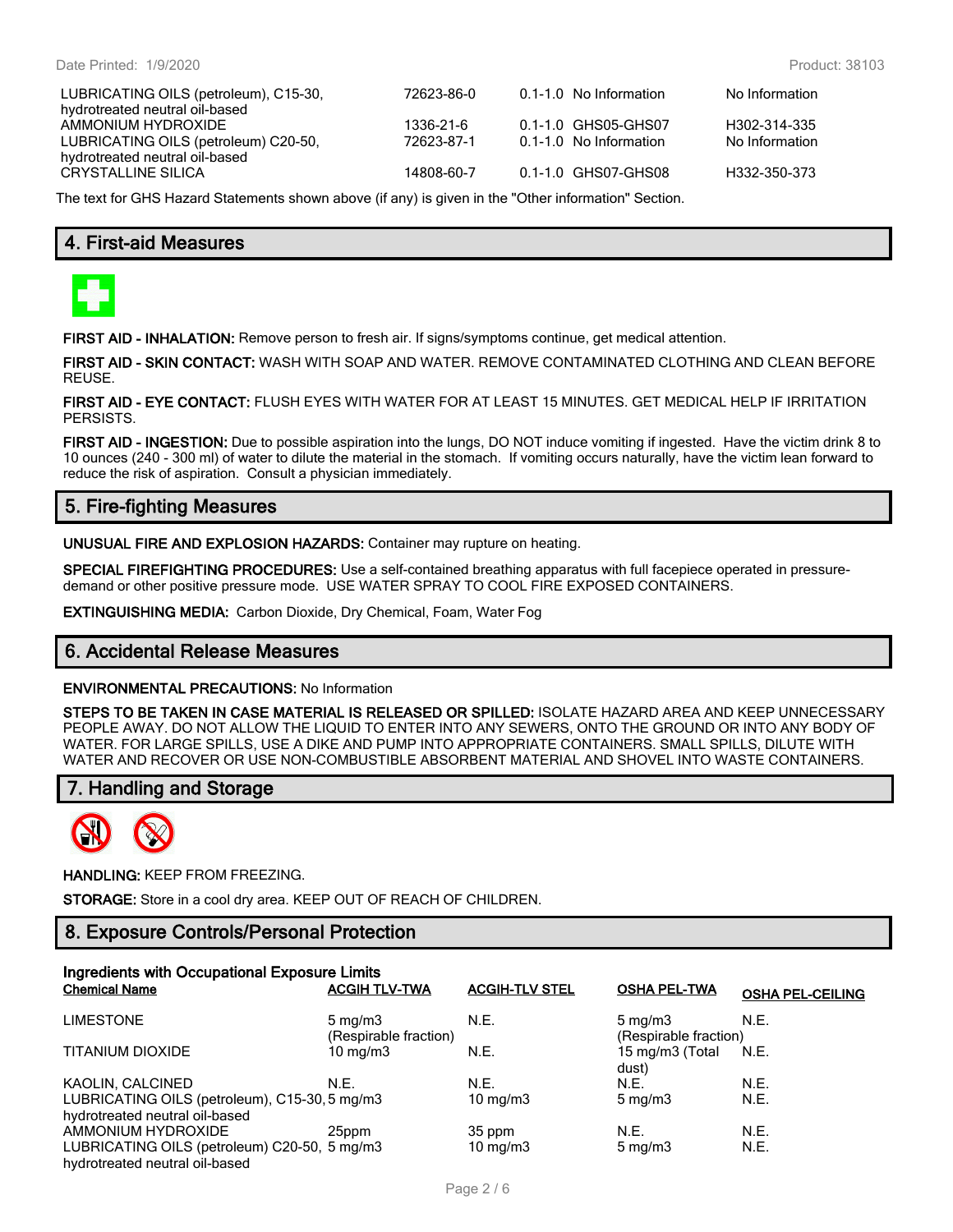CRYSTALLINE SILICA 0.05 mg/m3

(Respirable dust)

N.E. 0.1 mg/m3 (Respirable dust) N.E.

**Further Advice: MEL = Maximum Exposure Limit OES = Occupational Exposure Standard SUP = Supplier's Recommendation Sk = Skin Sensitizer N.E. = Not Established**

#### **Personal Protection**



**RESPIRATORY PROTECTION:** In order to avoid inhalation of spray-mist and sanding dust, all spraying and sanding must be done wearing adequate respirator.



**SKIN PROTECTION:** Sensitive individuals should wear gloves to prevent repeated contact.



**EYE PROTECTION:** Safety glasses with side-shields



**OTHER PROTECTIVE EQUIPMENT:** No Information



**HYGIENIC PRACTICES:** Wash hands before eating, drinking, or smoking.

## **9. Physical and Chemical Properties**

**Odor:** No Information Slight Ammonia Odor **Color Threshold:** No Information **Density, Ib/gal:** 9.69 - 10.09 **pH: pH:** No Information **No Information Freeze Point, °C:** No Information **Viscosity:** No Information **Partition Coefficient, n-octanol/ No Information No Information No Information No Information** No Information **Decomposition temperature, °C** No Information

**Vapor Density:** Lighter Than Air **Vapor Pressure, mmHg:** No Information

**Appearance:** Thick Liquid **Physical State:** Liquid **water:**

**Boiling Range, °C:** 98 - 104 **Explosive Limits, %:** N/A **Combustibility:** Does Not Support Combustion **Flash Point, °C:** Not Applicable **Evaporation Rate:** Slower Than Ether **Auto-Ignition Temperature, °C** No Information

(See "Other information" Section for abbreviation legend)

# **10. Stability and Reactivity**

**STABILITY:** THIS MATERIAL IS STABLE UNDER NORMAL STORAGE AND HANDLING CONDITIONS.

**CONDITIONS TO AVOID:** AVOID HIGH TEMPERATURES AND FREEZING.

**INCOMPATIBILITY:** No Information

**HAZARDOUS DECOMPOSITION PRODUCTS:** MAY GENERATE TOXIC OR IRRITATING COMBUSTION PRODUCTS. MAY GENERATE CARBON MONOXIDE GAS.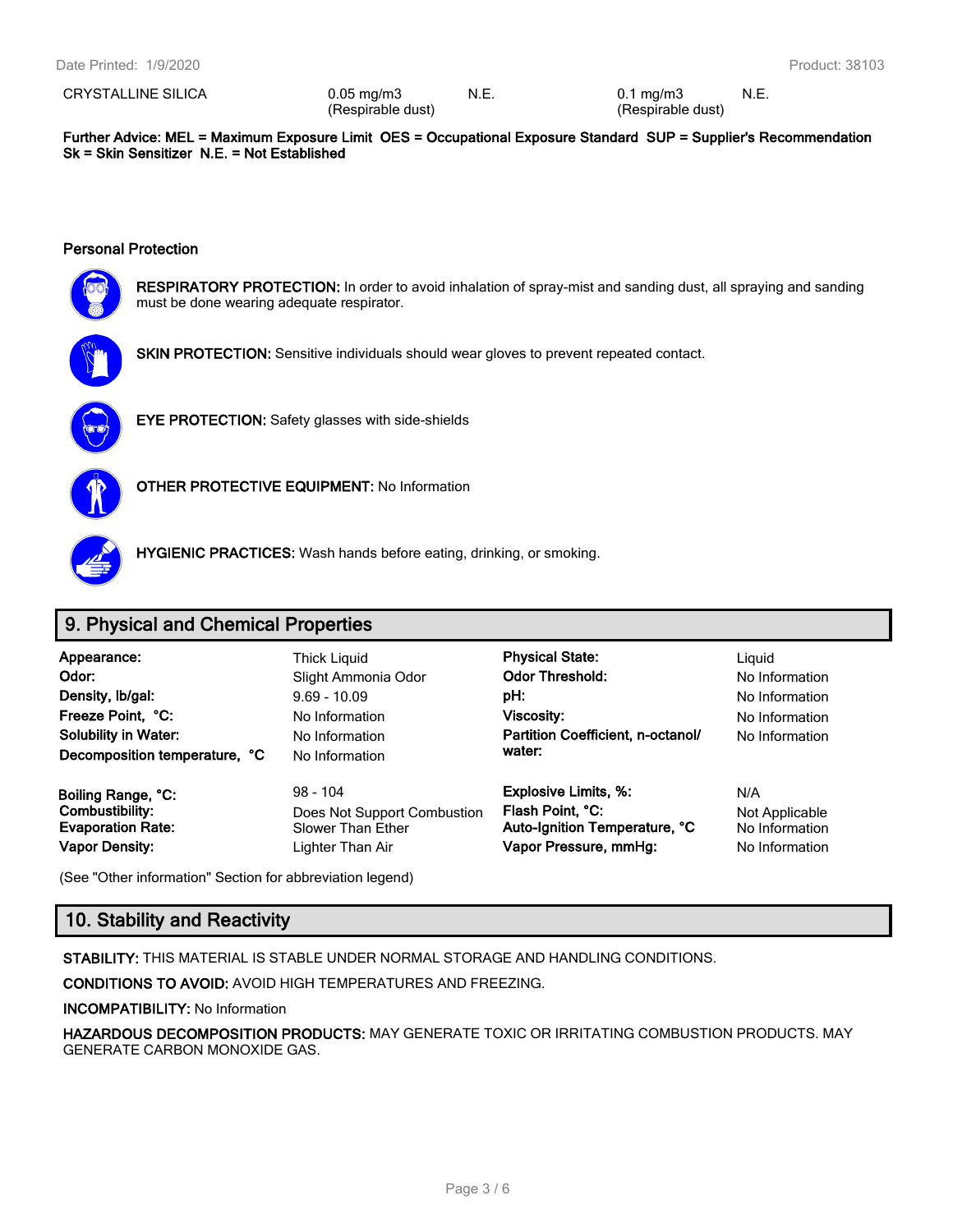## **11. Toxicological Information**



#### **Practical Experiences**

**EFFECT OF OVEREXPOSURE - INHALATION:** Inhalation may cause irritation to the respiratory tract (nose, mouth, mucous membranes). This product contains crystalline silica, which is considered a hazard by inhalation.

**EFFECT OF OVEREXPOSURE - SKIN CONTACT:** PROLONGED OR REPEATED CONTACT MAY CAUSE IRRITATION.

**EFFECT OF OVEREXPOSURE - EYE CONTACT:** MILD EYE IRRITANT.

**EFFECT OF OVEREXPOSURE - INGESTION:** May be harmful if swallowed. May cause gastrointestinal disturbance.

**EFFECT OF OVEREXPOSURE - CHRONIC HAZARDS:** Crystalline silica is known to cause silicosis, a noncancerous lung disease. Exposure is by route of inhalation. If material is in a liquid matrix it is unlikely to be inhaled.

**CARCINOGENICITY:** Crystalline silica has been classified by IARC and NTP as a carcinogen for humans (Group 1) from lab animal studies. Inhalation of crystalline silica can cause lung cancer. Under normal use conditions, such as brush, pad, or roller application, carcinogenic materials are suspended in a liquid matrix and are unlikely to be inhaled. Risk of cancer depends on duration and level of exposure from sanding surfaces or spray mist. When sanding or spraying product use (NIOSH/MSHA approved) respiratory protection.

**PRIMARY ROUTE(S) OF ENTRY:** Eye Contact, Ingestion, Inhalation, Skin Contact

#### **Acute Toxicity Values**

**The acute effects of this product have not been tested. Data on individual components are tabulated below**

| CAS-No.    | <b>Chemical Name</b> | Oral LD50           | Dermal LD50                            | Vapor LC50 |
|------------|----------------------|---------------------|----------------------------------------|------------|
| 1317-65-3  | LIMESTONE            | 6,450 mg/kg (Rat)   | $> 2,000 \,\mathrm{mg/kg}$<br>(Rabbit) | $>20$ mg/L |
| 13463-67-7 | TITANIUM DIOXIDE     | > 5,000 mg/kg (Rat) | $> 10,000$ mg/kg<br>(Rabbit)           | $>20$ mg/L |
| 92704-41-1 | KAOLIN, CALCINED     | >2000 mg/kg         | >5000 mg/kg                            | $>20$ mg/L |
| 1336-21-6  | AMMONIUM HYDROXIDE   | 350 mg/kg (Rat)     | N.I.                                   | N.I.       |

N.I. = No Information

## **12. Ecological Information**

**ECOLOGICAL INFORMATION:** No Information

#### **13. Disposal Information**



**Product**

**DISPOSAL METHOD:** DO NOT DUMP INTO ANY SEWERS, ON THE GROUND, OR INTO ANY BODY OF WATER. ALL DISPOSAL METHODS MUST BE IN COMPLIANCE WITH ALL FEDERAL, STATE/PROVINCIAL, AND LOCAL LAWS AND REGULATIONS.

**STEPS TO BE TAKEN IN CASE MATERIAL IS RELEASED OR SPILLED:** ISOLATE HAZARD AREA AND KEEP UNNECESSARY PEOPLE AWAY. DO NOT ALLOW THE LIQUID TO ENTER INTO ANY SEWERS, ONTO THE GROUND OR INTO ANY BODY OF WATER. FOR LARGE SPILLS, USE A DIKE AND PUMP INTO APPROPRIATE CONTAINERS. SMALL SPILLS, DILUTE WITH WATER AND RECOVER OR USE NON-COMBUSTIBLE ABSORBENT MATERIAL AND SHOVEL INTO WASTE CONTAINERS.

## **14. Transport Information**

**SPECIAL TRANSPORT PRECAUTIONS:** Not Regulated by DOT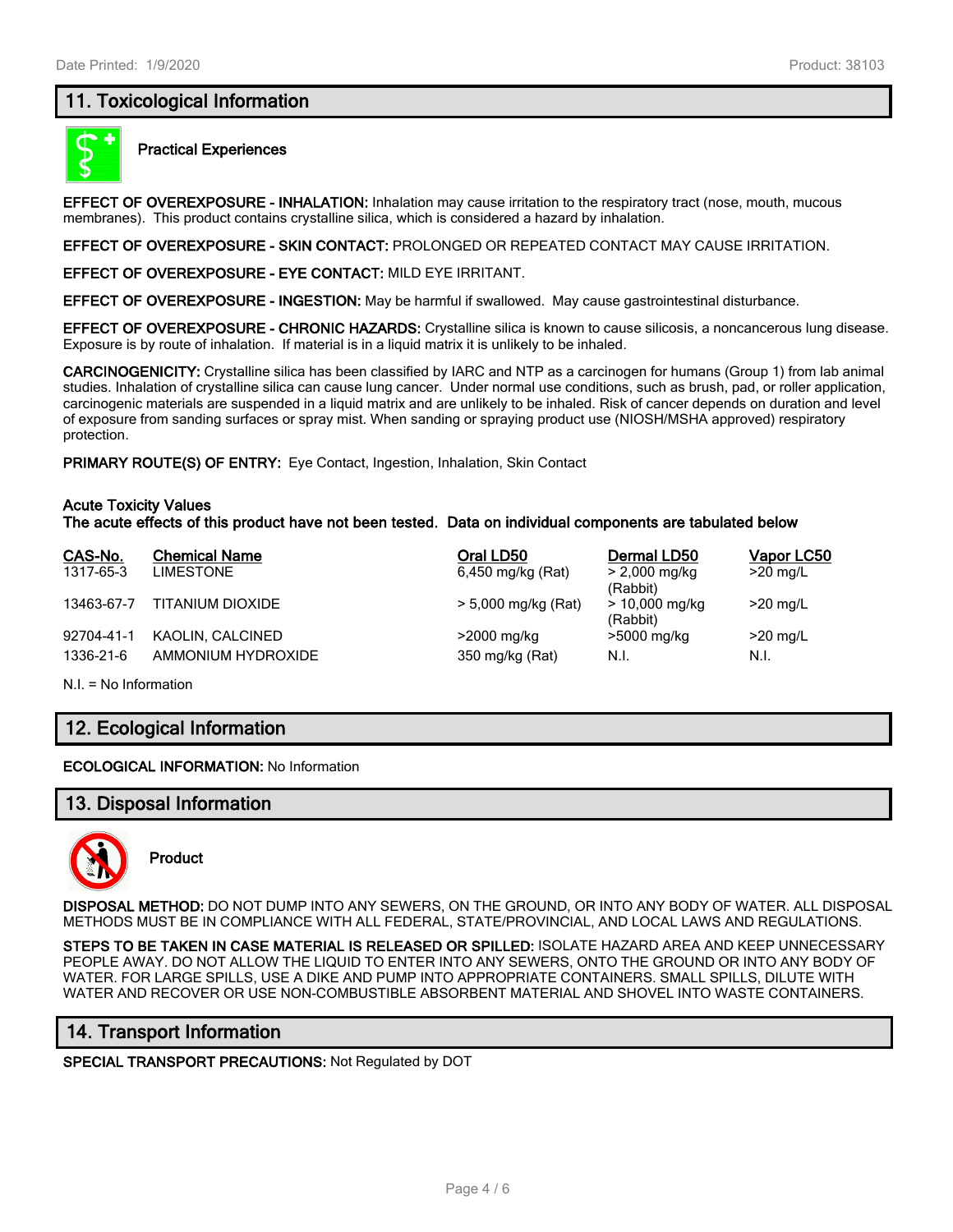| <b>DOT Proper Shipping Name:</b> | Not Regulated | <b>Packing Group:</b>    | Not Regulated  |
|----------------------------------|---------------|--------------------------|----------------|
|                                  |               | <b>Hazard SubClass:</b>  | Not Regulated  |
| <b>DOT Technical Name:</b>       | Not Regulated | Resp. Guide Page:        | No Information |
| <b>DOT Hazard Class:</b>         | Not Regulated | <b>DOT UN/NA Number:</b> | Not Regulated  |

# **15. Regulatory Information**

## **U.S. Federal Regulations:**

#### **CERCLA - SARA Hazard Category**

This product has been reviewed according to the EPA 'Hazard Categories' promulgated under Sections 311 and 312 of the Superfund Amendment and Reauthorization Act of 1986 (SARA Title III) and is considered, under applicable definitions, to meet the following categories:

Carcinogenicity, Specific target organ toxicity (single or repeated exposure)

#### **SARA SECTION 313:**

This product contains the following substances subject to the reporting requirements of Section 313 of Title III of the Superfund Amendment and Reauthorization Act of 1986 and 40 CFR part 372:

| <b>Chemical Name</b> |  |
|----------------------|--|
|                      |  |

AMMONIUM HYDROXIDE 1336-21-6

#### **TOXIC SUBSTANCES CONTROL ACT:**

This product contains the following chemical substances subject to the reporting requirements of TSCA 12(B) if exported from the United States:

No TSCA components exist in this product.

# **U.S. State Regulations: NEW JERSEY RIGHT-TO-KNOW:**

The following materials are non-hazardous, but are among the top five components in this product.

| <b>Chemical Name</b>   | CAS-No.     |
|------------------------|-------------|
| <b>WATER</b>           | 7732-18-5   |
| <b>ACRYLIC POLYMER</b> | Proprietary |

#### **PENNSYLVANIA RIGHT-TO-KNOW**

The following non-hazardous ingredients are present in the product at greater than 3%.

**Chemical Name CAS-No.** WATER 7732-18-5 ACRYLIC POLYMER **Proprietary** Proprietary

**Chemical Name CAS-No.**

# **International Regulations: As follows -**

#### **CANADIAN WHMIS:**

This MSDS has been prepared in compliance with Controlled Product Regulations except for the use of the 16 headings.

**WHMIS Class** No Information